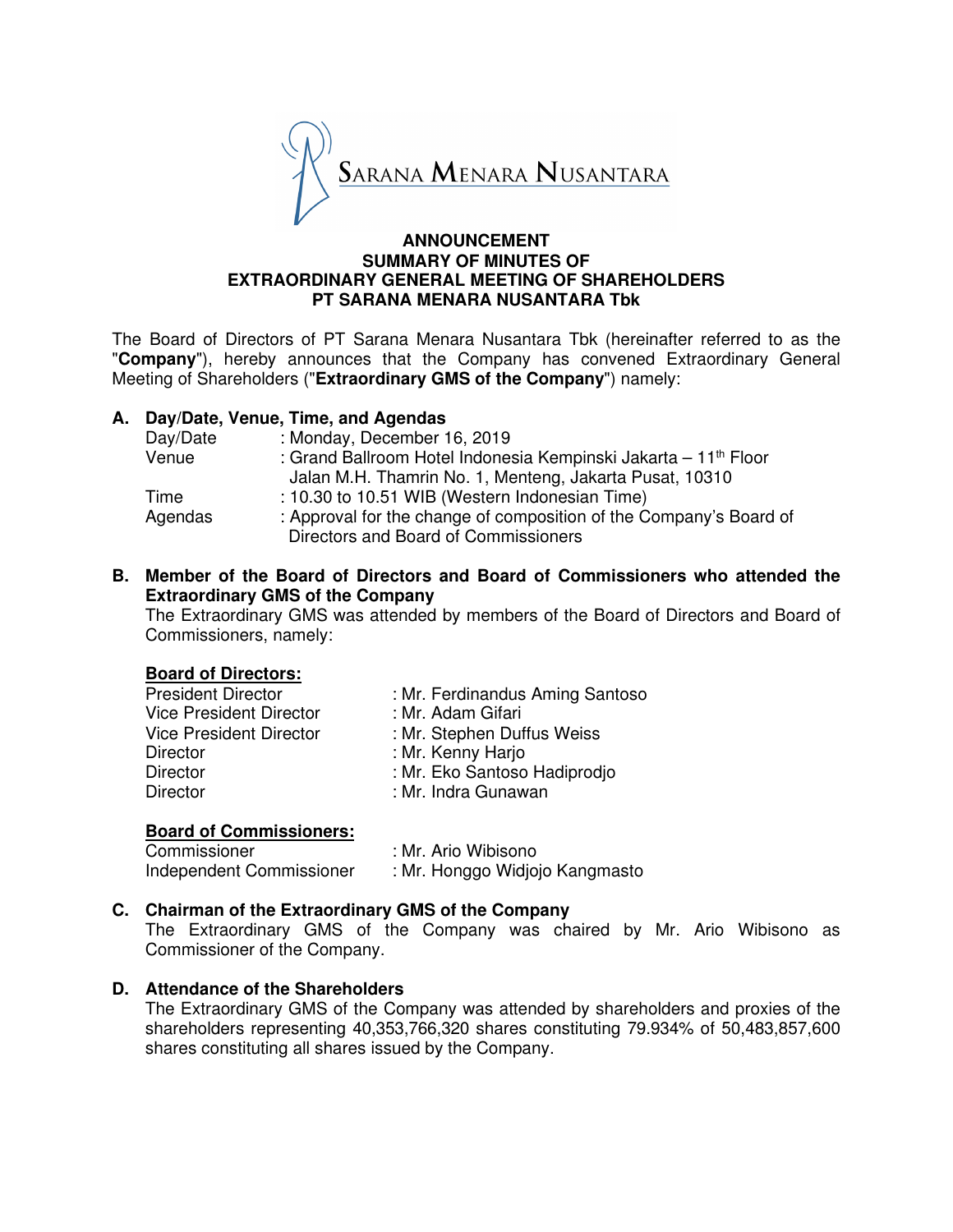# **E. Mechanism of Adopting Resolutions**

Adopting resolutions of all agendas of the Extraordinary GMS was conducted by deliberation and consensus; in the event that no consensus was reached, resolutions were adopted by voting.

# **F. Opportunity to Raise Questions and/or Give Opinions**

The shareholders were given the opportunity to ask questions and/or give opinions in each agenda of the Extraordinary GMS, however there were no shareholders or proxies of the shareholders that raised questions and/or gave opinions.

#### **G. Voting Outcomes/Decisions**

The results of the poll conducted at the EGMS of the Company are as follows:

| <b>Affirmative Votes</b> | <b>Negative Votes</b> | <b>Abstentions</b> | <b>Total Affirmative Votes</b> |
|--------------------------|-----------------------|--------------------|--------------------------------|
| 40,145,721,720           | <b>None</b>           | 208,044,600        | 40,353,766,320 (100%)          |

# **H. Resolutions of the Extraordinary GMS of the Company**

In the Extraordinary GMS of the Company, resolutions were adopted, as summarized below:

1. To approve the resignation of Mr. Honggo Widjojo Kangmasto as Independent Commissioner of the Company and Mr. Anthony Elam as Independent Director of the Company, with gratitude for their work and service to the Company.

# 2. To appoint:

- Mr. Kusmayanto Kadiman as Independent Commissioner of the Company;
- Mr. Mirza Adityaswara as Independent Commissioner of the Company;
- Mr. Eugene Keith Galbraith as Director of the Company;

as of the closing of this Meeting, and further approved the composition of the Company's Board of Commissioners and Board of Directors as of the closing of this Meeting until the closing of the Company's Annual General Meeting of Shareholders of year 2021, to be as follows:

# **Board of Commissioners:**

| <b>President Commissioner</b>                    | : Mr. Tonny Kusnadi |
|--------------------------------------------------|---------------------|
| Commissioner                                     | : Mr. Ario Wibisono |
| Independent Commissioner: Mr. Kusmayanto Kadiman |                     |
| Independent Commissioner : Mr. Mirza Adityaswara |                     |

#### **Board of Directors :**

| <b>President Director</b>      | : Mr. Ferdinandus Aming Santoso |
|--------------------------------|---------------------------------|
| <b>Vice President Director</b> | : Mr. Adam Gifari               |
| <b>Vice President Director</b> | : Mr. Stephen Duffus Weiss      |
| <b>Director</b>                | : Mr. Kenny Harjo               |
| <b>Director</b>                | : Mr. Eko Santoso Hadiprodjo    |
| <b>Director</b>                | : Mr. Indra Gunawan             |
| <b>Director</b>                | : Mr. Eugene Keith Galbraith.   |